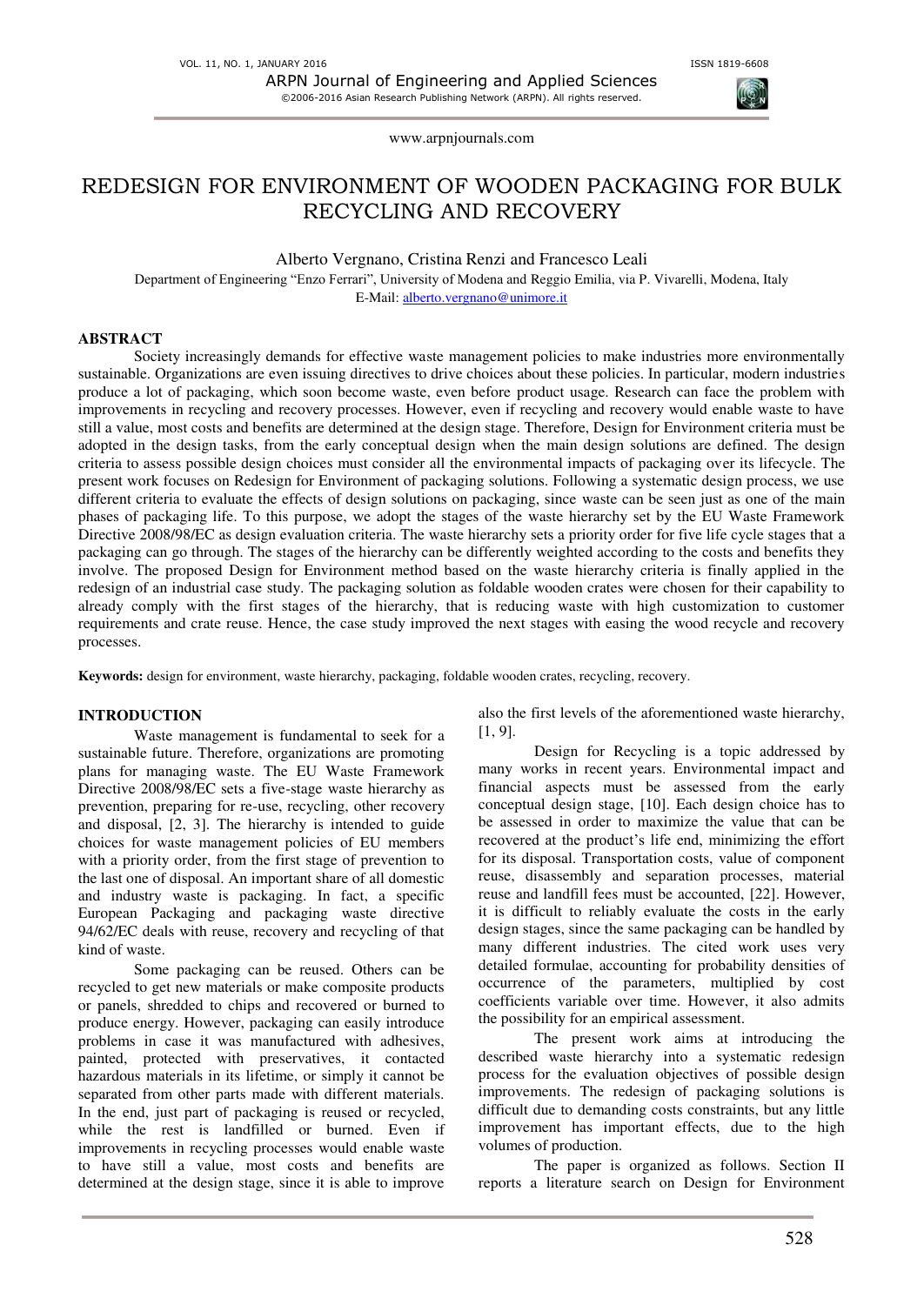methods. Section III introduces the Design for Recycling method, while section IV describes its application in the redesign of foldable wooden crates, followed by conclusions.

# **LITERATURE BACKGROUND**

Green Design deals with sustainability and reduction of the environmental impact of products, involving generation and selection of design concepts, choices on materials as well as on manufacturing processes. Green Packaging Design is part of Green Design, as an expression of the development of Green Design concept of a product. In order to reduce costs and impact on the environment, specific requirements and criteria should be taken into account in green packaging design, [\[21\].](#page-7-1) First, literature guidelines for Green Packaging Design give priority to the selection of reusable and biodegradable materials. Second, the layout must be simplified, without excessive packing of the goods. Simple shapes should be preferred, in order to reduce material waste, [\[21\].](#page-7-1) The packaging layout should use lightweight containers, reducing the amount of material per container. Natural materials should be preferred, e.g. paper-based, wood and bamboo-based materials, since they directly communicate a green appeal to the user. Also the moderate design of Qi *et al*., [\[11\],](#page-7-2) demands for reducing material usage.

The problem of evaluating Green Design solutions is well established being a decision-making problem, with several alternatives and accounting for different conflicting objectives. Pahl *et al*., [\[10\],](#page-7-3) suggest a method for evaluating conceptual design alternatives under given objectives with different importance weights. The evaluation algorithm leads to unbiased decisions. The choice of weights for the objectives is a well-known problem in the decision-making works, [\[8\].](#page-6-0) As for evaluation in Green Design, Stanujkic *et al.*, [\[15\],](#page-7-4) discuss the selection of Green Packaging Design alternatives for a wine bottle, by means of a decisional method based on a weighted sum called Step-wise Weight Assessment Ratio Analysis (SWARA). Zhang, [\[18\],](#page-7-5) proposes an evaluation system of Green Design based on life cycle considerations. A fuzzy hierarchy structure model of Green Design is described which takes into account several factors based on the ISO 14000 standard. The weight of each factor is given by experts' judgement. Moreover, a fuzzy hierarchy evaluation on the performance of Green Design alternatives is performed.

Other multi-criteria decision making methods have been implemented in Green Design as well as in Green Packaging Design topics. Again, the selected design is function of the number of alternatives, the vector of objectives and the vector of weights. The objectives, dependent on technology and environment performances, resource efficiency, as well as cost, have to be concurrently accounted into a decision-making analysis, [\[4\],](#page-6-1) [\[5\].](#page-6-2) Criteria for Green Packaging Design alternatives have been assessed in the literature, including development and design, manufacture, packaging, sales and transport, use and maintenance and recycling to describe a green product, [\[20\],](#page-7-6) as well as materials, production methods, packaging and transportation, usage, waste and recovery, [\[16\].](#page-7-7) The importance weights for the criteria can be evaluated also by means of the Analytic Hierarchy Process approach[, \[19\].](#page-7-8) 

The waste hierarchy defined by the EU Waste Framework Directive 2008/98/EC is used in research works as criteria for life cycle assessment in Green Design. Wang, [\[17\],](#page-7-9) addresses the green packaging problem with a 4R (reduce, reuse, recycle, recover) and 1D (degradable) principle, listing three aspects to be included in the design process, namely, the packaging modelling design, the packaging structure design, and the design of packaging material. Rossi *et al*., [\[13\],](#page-7-10) use the waste hierarchy as evaluation criteria for the end of life of biodegradable materials in packaging design. In Sørensen and Wenzel, [\[14\],](#page-7-11) the waste hierarchy is at the basis for the comparison of the environmental impact of four alternative hospital bedpans in their entire life cycle.

In this paper, a decisional method for the evaluation of design alternatives is adopted, which is based on a weighted sum approach. Moreover, the waste hierarchy stages are used as design criteria for the selection of green design alternatives. In group decisionmaking activities, designers, experts and technicians are required first to define the importance weights of the criteria and then to assess the design alternatives by these criteria. The weighted sum approach has been chosen since it does not require high computational efforts, it is compliant with the new waste hierarchy approach and it closes the gap between research and industry.

# **ASSESSMENT OF A DESIGN IMPROVEMENT WITH WASTE HIERARCHY CRITERIA**

The present work follows a systematic design approach with four main stages, as a) planning and task clarification, b) conceptual design, c) embodiment design, d) detail design, [10]. In case of mature products, like most packaging solutions, their redesign doesn't start from scratch, but it is an improvement of their impact on the environment. Their utilization within the existing supply chain demand for easy or no adaptation of logistics equipment all over the world. In [10], recycling considerations set the objectives for the evaluation of possible design solutions in different design tasks, starting from the early conceptual stage.

## **Waste hierarchy approach**

The present work adopts the aforementioned European waste hierarchy to set the evaluation objectives for a design solution. A packaging may subsequently follow the different hierarchy stages in its lifecycle, eventually skipping some of them. A design choice can make the system more or less efficient in each single

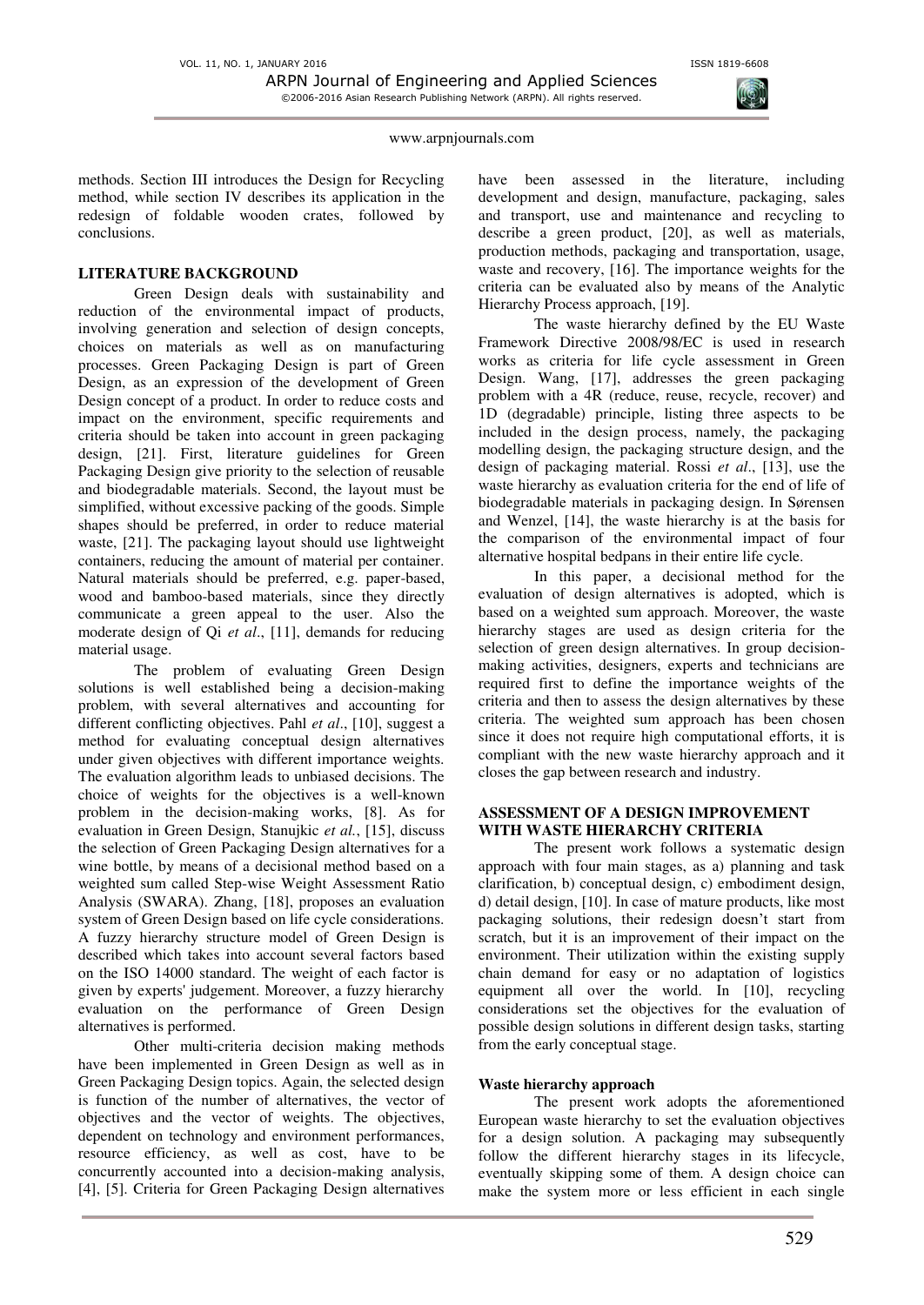stage. The stages are not mutually exclusive each other, meaning e.g. the reusability property of a packaging doesn't imply it cannot be recycled or recovered some utilizations later. Each stage of the hierarchy is weighted depending on its importance for the fulfilment of the goal of being environmentally friendly. Of course the overall evaluation of the choice must account for all other objectives of the packaging. Generally, the material usage reduction must trade off with performance and resistance. Savings for reusing a product must overcome reconditioning and handling costs. Then, some Life Cycle Assessment works agree with the waste hierarchy that recycling has always environmental benefits, [\[6\],](#page-6-3) [\[12\].](#page-7-12)  Knauf, [\[7\],](#page-6-4) includes in his evaluation also the energy recovery by burning biomasses from wood waste, thus saving fresh energy sources. With this new point of view the waste hierarchy must be reconsidered and the importance of the different stages are not linear along the hierarchy. In order to evaluate a new technical solution, the design team must assess its costs and benefits in each stage.

### **Waste hierarchy assessment**

The first step of any evaluation of a design solution requires to set the objectives tree in order to derive the evaluation criteria, as shown in Figure-1. The objectives can be derived from the design requirements, resulting from the task clarification phase. The objective tree has different levels, as  $O_i$ ,  $O_{ij}$ ,  $O_{ijk}$ , and so on, and their number reflects the complexity of the product. Finally, the evaluation considers the objective at the last level. A relative weighting factor  $w_{Rij}$ ,  $w_{Rijk}$ , ..., must then be assigned to each sub-objective. These factors must be weighted in turn times the weighting factor of the previous level ones to obtain the absolute weighting factors  $w_{Aij}$ ,  $w_{Aijk}$ , .... The sum of  $w_{Aij}$  factors must equal 1, as the sum of  $w_{Aijk}$  factors must equal  $w_{Aij}$ , and so on. The waste hierarchy sets such objectives at a level below the green level, as shown in Figure-2.



$$
\sum w_{Aijk} = \sum w_{Aij} = 1
$$

**Figure-1.** Objectives tree with weighting factors.



**Figure-2.** Structure of the objective tree for the green sub-objective.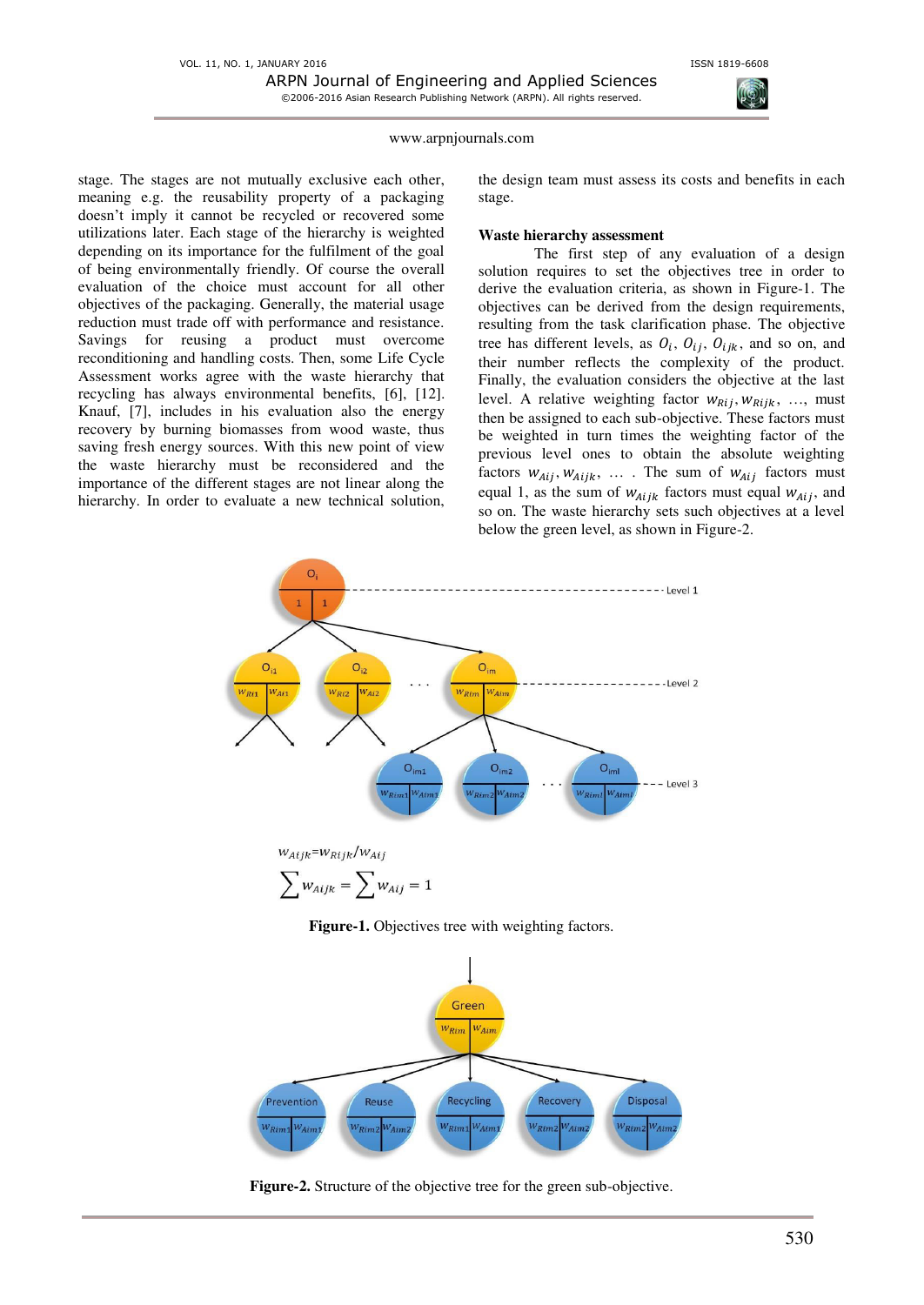The design team must then assess the objectives. This is a difficult task in the early conceptual design stage, when parts and systems are still not modeled, so that only rough estimates are possible. Also many uncertainties affect the future lifecycle of the single product. In case of the considered packaging, a designer can make precise evaluations just for production and supplying to the first customer. Then, the lives of products diverge. For instance, some packaging travel on trucks few hundreds km and maybe then they are used to store parts. Other packaging are shipped to customers across the world and then burned to recover energy. The design team can define rules to evaluate the performances of design solutions with probabilistic distributions, [\[10\].](#page-7-3) It is also effective to judge the solutions with structured interviews which can point out also non obvious qualities or weaknesses, like e.g. easy of handling or green image.

In order to fill the green objective in Figure-2 the solutions are first classified as: not recyclable, two-step recyclable and one-step recyclable. Not recyclable includes also the solutions which require hard processing in order to be prepared for recovery. Two-step recyclable means the product must be disassembled or shredded to separate materials in order to be compatible with the recycling or recovery processes. One-step means the product can be directly trashed in a recycling process by the final customer, without any preparation. One-step clearly reduce the cost for the customer, so that little additional costs can be acceptable.

Any evaluation hardly avoid bias from subjective sight. However, a structured scheme as of Fig.3 aids the design team to make better decision. The graphical tool compares two solutions. The length of a bar shows the assessment of a sub-objective for a variant from 0 to 5, while its width shows its weighting. The area of a bar is the weighted score of a sub-objective, while the sum of all bar areas is the overall score of the variant.



**Figure-3.** Value profile for the comparison of two variants.

### **REDESIGN OF FOLDABLE WOODEN CRATES**

The Systematic Redesign for Recycling was adopted to improve the solutions of foldable wooden crates, used in the logistics of many heavy industry products. Foldable wooden crates were chosen since their concept already complies with the first stages of the hierarchy. First, wooden crates can be produced in very low batches and fit well to the specific requirements, preventing most material waste. Second, they reduce the logistics costs when emptied and folded, so that it is cost effective to transport, unfold and reuse them.

The clarification of the tasks for the wooden foldable crates analyses the requirements of the actually and past produced crates. The crate requirements define the objective tree, as shown in Figure-4. The weighting factors are set with structured interviews with the designers. The green property of the crate is very high ranking, as 0.26 out of 1.00. A design solution might enable different stages of the hierarchy in sequence, with their own weighting factors.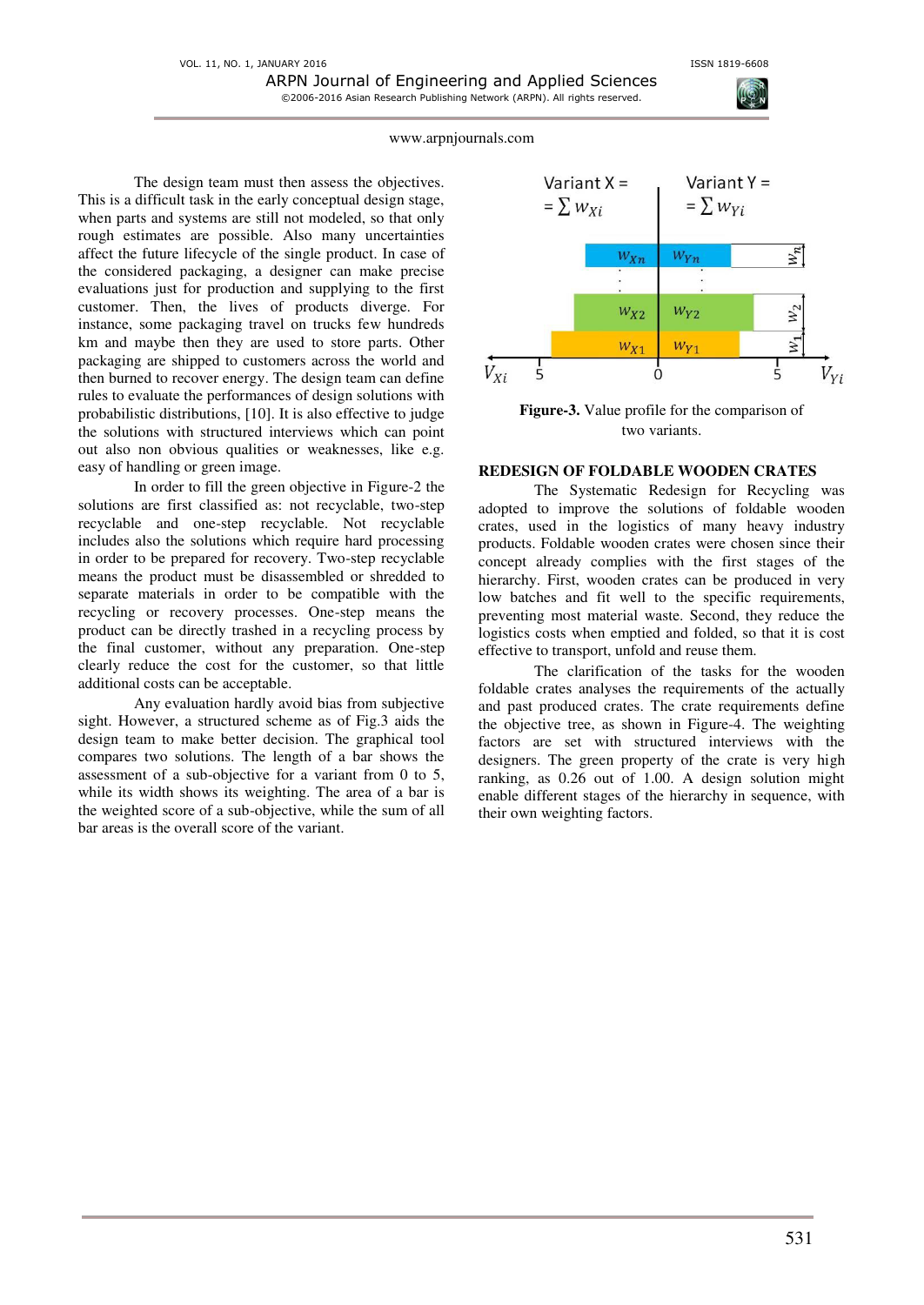



**Figure-4.** Objective tree for the foldable wooden crates.

The following conceptual design analyses first the structure of existing foldable wooden crates. The actual structure, shown in Figure-5, consists of three modules. The base sustains the product and the crate sides. The sides can be folded to take less space when the crate is not used or just empty supplied to the customer. The cover closes the crate. Other parts join ad fix the sides on the base and the cover on the sides.



**Figure-5.** Functional structure of a foldable wooden crate.

In order to avoid hard changes in the logistic chain, the architecture with three modules is kept. The modules are further analysed to improve the objectives already reported in Fig.4. Among all the evaluated possible variants, the final design choices are here discussed.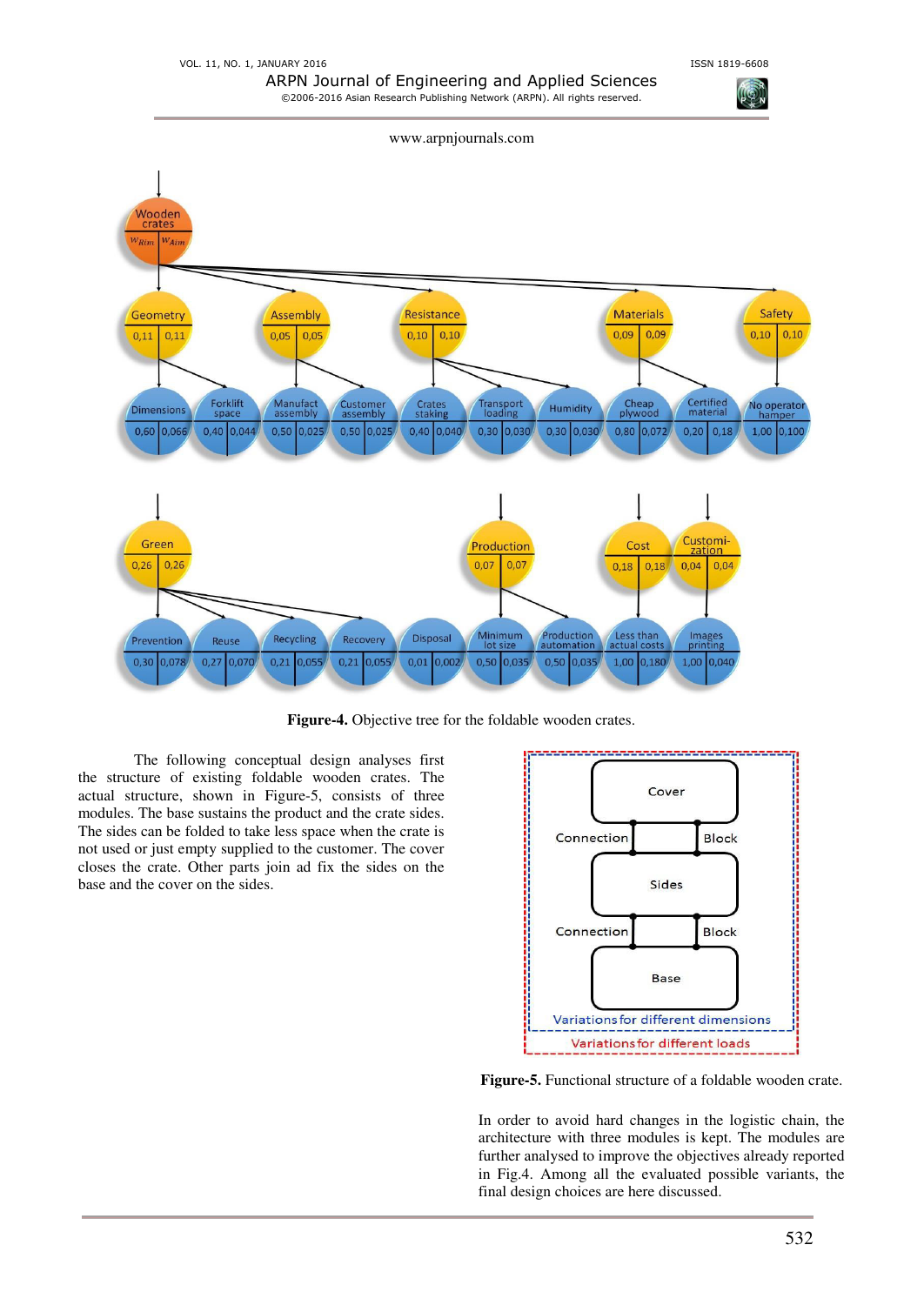The crate base consists of a traditional pallet. At present, any new solution is less convenient the traditional one since this has such advantages: it can be reused many times, it has a parallel market of used pallets, its recovery process is already running in many parts of the world with shredding, metal separation and wood chip burning. The cover is not reported since it is just a wood sheet and can already follow a recycling process without shredding. In case the customer demands for additional strength, the cover is reinforced with nailed beams. In this case, the cover follows the pallets recycling process.

The value profile for the best solution for the foldable sides is compared with the traditional ones in Figure-6. This result is possible due to the introduction of a new material, the Arboblend V2®, from TECNARO GmbH. Arboblend V2® consists of lignin by 99% and of some natural additives. It is obtained from renewable sources and it is easily recyclable. This blend behaves more like a classic polymer and appears compact and white. It can be easy moulded thanks to the low melting point of lignin.

The green variant scores slightly better than the traditional one for Prevention, due to the reduction of weights and transportation costs. The traditional variant is better for Reuse, since metal fittings are more durable. Finally Recovery and Recycling are well addressed by the Green variant only, since it is compatible with wood life end processes. The sum of scores makes the Green variant preferable.





The introduction of this material enables to embodiment stage for the hinge shown in Figure-7a for the foldable crate sides. The hinge is made of two equal parts, shown in Figure-7b, the second just upside down. The hinge is constrained to the wood sheet by press fit or with little glue. This hinge makes the sides one-step recyclable in the wood recovery process, enhancing the green advantages and appeal of the product. The one-step solution is assessed as very efficient since the disassembly by the final customer is quite undesirable since it would require additional tools. The crate sides are constrained to the pallet and to the cover with cable ties. This two-step solution is accepted since it can be easily handled by any operator. Also, it adds the important functions of enabling customs inspections and detecting unwanted intervention. The last stage of the systematic design process is the detail design. The final model for the hinge, shown in Figure 8 a) and b), accounts for design for operation and manufacturing issues. In fact, the new shape enables easier contacts of hinges when closing and also avoid undercuts, so that a mould without cars is simpler and much cheaper.



**Figure-7.** Recyclable hinge for the foldable sides of the wooden crate: a) complete assembly made of b) two equal parts.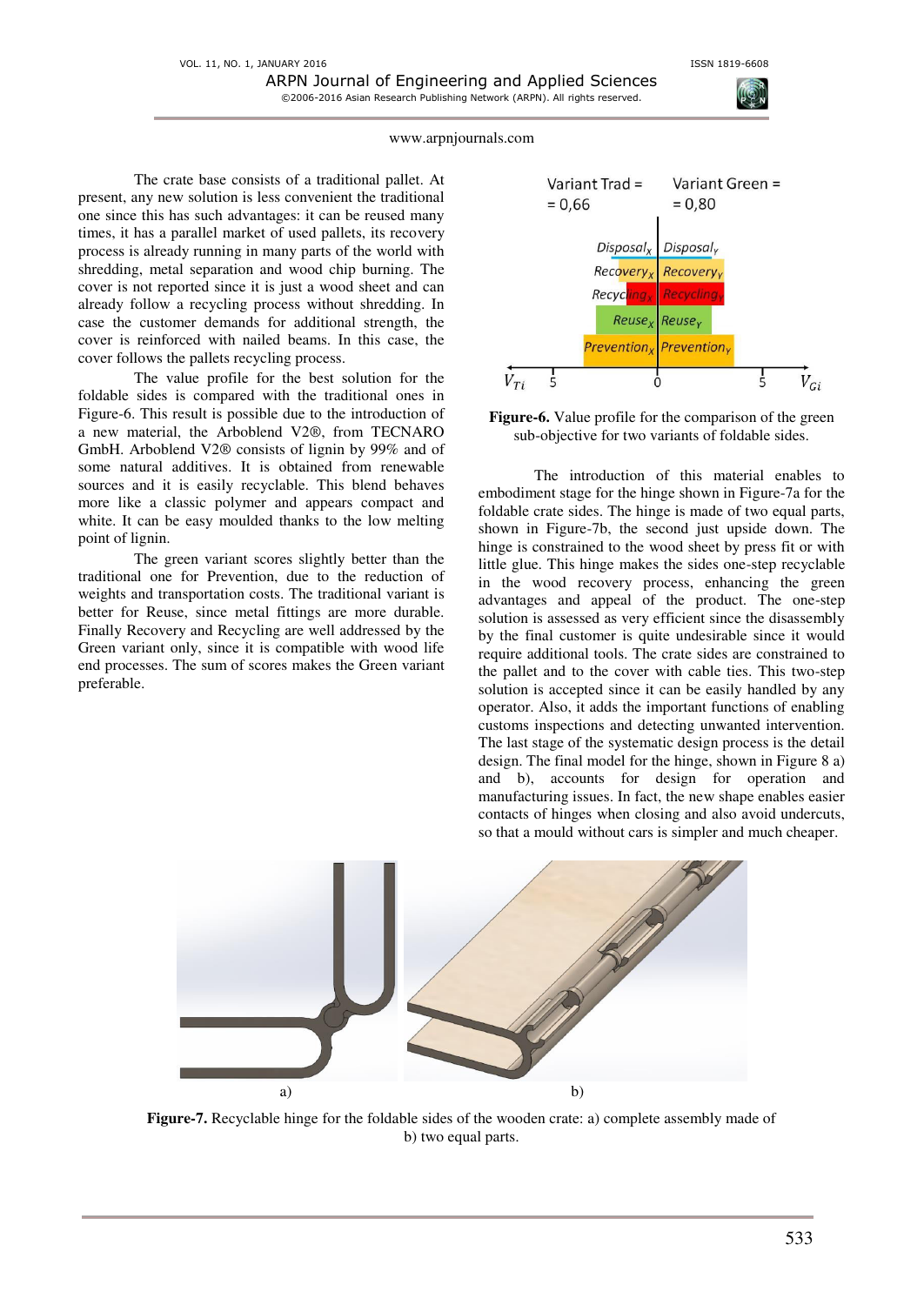

**Figure-8.** Model of the recyclable hinge after design optimization: a) complete assembly made of b) two equal parts.

### **DISCUSSION AND CONCLUSIONS**

The foldable wooden crates are improved with the application of the Systematic Redesign for Recycling method. The design tasks were focused on the objective tree, which graphically collects the product objectives and their ranking. The analysis of the product structure enables to reduce the problem to the design of different modules, each one evaluated in light of the objective tree. Many design variants were evaluated with a structured scheme of five Green sub-objectives adopted from the stages of the waste hierarchy set by the EU Waste Framework Directive 2008/98/EC. Each sub-objective is assigned with a different weight, defined from the priority order of the waste hierarchy and adjusted with structured interviews with the design team.

Recyclable design solutions are introduced only when economically feasible. The two-step recyclable solutions are preferred when disassembly does not involve excessive costs to the customer. On the other hand onestep recyclable solutions are preferred for the Green subobjective especially when only unskilled and untooled operations are required by the final customer, thus even justifying extra costs. The one-step solutions are achieved with the introduction of a new material, recyclable in the same processes undergone by wooden products.

Future works include Redesign of other modules, extending the use of recyclable materials. The costs of the required moulds will have to be optimized with a series design activity, according with typical users expectations.

# **REFERENCES**

[1] Dewhurst P. 1992. Design for Disassembly - the Basis for Efficient Service and Recycling. Report no. 63, Dept. of Industrial Engineering and Manufacturing Engineering, University of Rhode Island, Kingston, RI.

- [2] Directive 2008/98/EC of the European Parliament and of the Council of 19 November 2008 on waste (Waste Framework Directive), Brussels, http://ec.europa.eu/environment/waste/framework/
- [3] Gharfalkar M., Court R., Campbell C., Ali Z. and Hillier G. 2015. Analysis of waste hierarchy in the European waste directive 2008/98/EC. Waste Management. 39: 305-313.
- <span id="page-6-1"></span>[4] Haihong H., Guangfu L., Zhifeng L. and Zhang H. C. 2007. Research on decision-making method for Green Design based on Green Utility Similarity. Proceedings of the 2007 IEEE International Symposium on Electronics and the Environment. pp. 196-201.
- <span id="page-6-2"></span>[5] Liu F. 2013. Brief analysis on green design and manufacture of furniture products. Advanced Materials Research. 694: 3269-3272.
- <span id="page-6-3"></span>[6] Kim M.H. and Song H.B. 2014. Analysis of the global warming potential for wood waste recycling systems. Journal of Cleaner Production. 69: 199-207.
- <span id="page-6-4"></span>[7] Knauf M. 2015. Waste hierarchy revisited - an evaluation of waste wood recycling in the context of EU energy policy and the European market. Forest Policy and Economics. 54: 58-60.
- <span id="page-6-0"></span>[8] Korhonen P.J., Silvennoinen K., Wallenius J. and Öörni A. 2013. A careful look at the importance of criteria and weights. Annals of Operations Research. 211(1): 565-578.
- [9] Kriwet A., Zussman E., and Seliger G. 1995. Systematic integration of design-for-recycling into